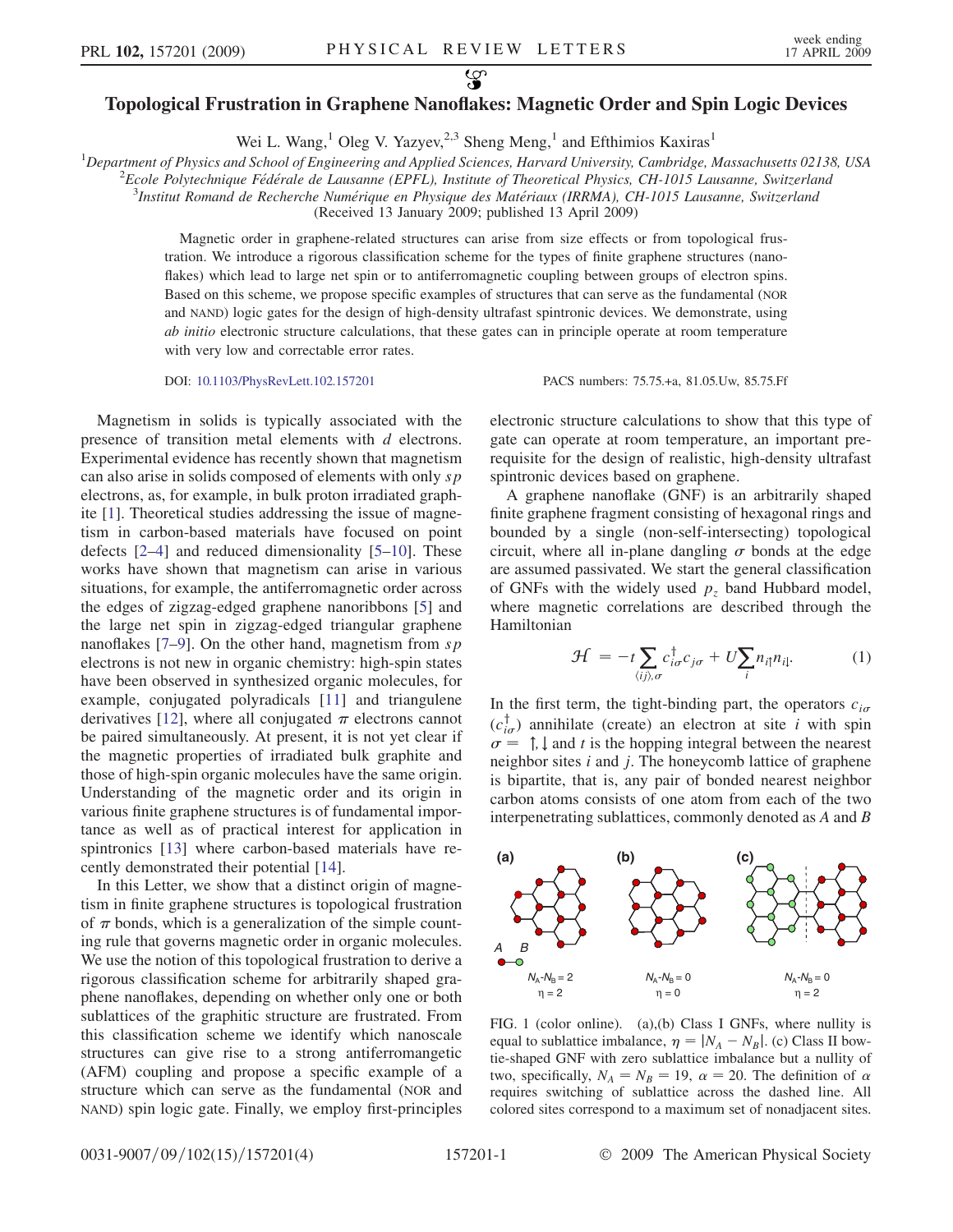(Fig. [1\)](#page-0-0). The second term of the Hamiltonian describes electron-electron interactions via the on-site Coulomb repulsion U with  $n_{i\sigma} = c_{i\sigma}^{\dagger} c_{i\sigma}$  the number operator. This interaction may trigger an instability in the low-energy interaction may trigger an instability in the low-energy electronic states and produce spin-polarized states to minimize the total energy. Zero-energy (nonbonding) states in a half-filled  $\pi$  subband are particularly prone to become polarized for  $U > 0$ .

The occurrence of zero-energy eigenstates in the tightbinding Hamiltonian for a GNF can be accounted for by a theorem on hexagonal graphs [15]. The number of such states, called "nullity"  $(\eta)$ , is determined by the topology of the GNF according to the equation  $\eta = \alpha - \beta$ , where  $\alpha$ and  $\beta$  are the maximum numbers of nonadjacent vertices and edges, respectively. The latter is also called the maximum matching of the GNF graph and satisfies the relations  $\beta = \theta = \nu$ , where  $\theta$  and  $\nu$  are the numbers of positive and negative eigenstates, respectively. The sum  $\alpha + \beta$  equals to  $N$ , the total number of carbon atoms in the GNF. When  $\eta = 0$ ,  $\beta = N/2$  and all carbon atoms can be connected by a set of nonadjacent pairwise bonds, which is referred to as "perfect matching" indicating a perfect pairing of all  $p<sub>z</sub>$ orbitals. Otherwise,  $\eta = \alpha - \beta = N - 2\beta > 0$ , which is the number of sites that are left out by the best possible matching. The inability to simultaneously pair all  $p<sub>z</sub>$  orbitals is entirely attributed to the topology of the GNF, and therefore can be called topological frustration.

In general, GNFs can be classified into two classes according to whether one or both sublattices are topologically frustrated. In class I, at most one of the sublattices is frustrated, which is characterized by  $\beta = \min\{N_A, N_B\};$ that is, the maximum matching covers all sites of at least one sublattice. This class includes all highly symmetric forms of GNFs as we proved previously [9]. The nullity for this class is simply  $\eta = |N_A - N_B|$ , as illustrated in Figs. [1\(a\)](#page-0-0) and [1\(b\).](#page-0-0) Balanced sublattices ( $N_A = N_B$ ) means zero nullity. In class II, both sublattices are frustrated, characterized by  $\beta \le \min\{N_A, N_B\}$  (note  $\beta \le \min\{N_A, N_B\}$  which means  $n > |N_A - N_B|$  As a result  $\beta \leq$  $\min\{N_A, N_B\}$ , which means  $\eta > |N_A - N_B|$ . As a result, the nullity can be finite even for GNFs with belanced the nullity can be finite even for GNFs with balanced sublattices. An example is shown in Fig. [1\(c\),](#page-0-0) where the nullity is  $\eta = 2$  even though  $N_A = N_B$ .

Although graph theory is all that is required to predict the number of singly occupied orbitals, it is not clear how the electron spins in these orbitals are aligned. Complementary information comes from the Lieb theorem [16], which determines the total spin but not the number of singly occupied orbitals. The Lieb theorem was proved for any even-numbered bipartite system, where the ground state has a total magnetic moment  $S = |N_A - N_B|/2$ . Therefore, for class I GNFs,  $S = |N_A - N_B|/2 = \eta/2$ , that is, all spins in singly occupied orbitals align parallel to each other, consistent with Hund's rule. This was confirmed experimentally [12] and by first-principles calculations [8,9]. For class II GNFs,  $S = |N_A - N_B|/2 < \eta/2$ , indicating the existence of AFM order, and Hund's rule breaks down. Specifically, for the bow-tie-shaped GNF shown in Fig. [1\(c\),](#page-0-0) the magnetic moments of the left and right triangle must be AFM coupled to satisfy the requirement  $S = 0$ . This is also consistent with the fact that magnetic moments are localized in the two sublattices of graphene favoring AFM coupling [3,17].

Besides topological frustration, AFM coupling can also be induced by the polarization of the low-energy states that approach the Fermi level as the system size increases. This is a distinctly different origin of magnetism, for two reasons: first, it cannot give rise to net spin; second, the energy of the noninteracting eigenstate is not strictly at the Fermi level, except in infinite systems, and magnetic order appears only if the interaction energy  $U$  is above a positive threshold or, equivalently, if the system is above a critical size. Examples of this mechanism are graphene nanoribbons [18] and hexagonal graphene nanoflakes [8].

We next focus on the magnetic coupling induced by topological frustration in class II GNFs and use the bowtie structure of Fig. [1\(c\)](#page-0-0) as the simplest representatives. Such structures have a low-spin ground state, involving spins spatially segregated and AFM coupled. This openshell, low-spin feature is not only fundamentally interesting but also may enable practically accessible logic operations. For instance, the simple bow-tie structure is a natural NOT gate because flipping the input spins on one side of the bow tie requires the output spins on the other side to flip as well since the spins on the two sides must point in opposite directions as long as the AFM order is the ground state. Practically, various means may be used to flip the input spin, including polarized light, local magnetic fields, or direct injection of polarized electrons through magnetic materials. Among those, spin injection [19] appears the most promising, especially when considering the natural integration of GNFs with graphene nanoribbons which have been predicted to exhibit rich spintronic properties including half-metallicity [5,9]. The barrier for flipping the output spin is expected to be extremely low  $(\ll k_BT)$ due to the weak spin-orbit coupling in carbon materials [6], which is a prerequisite for operation with low-energy consumption. In order to achieve both ultrafast switching and robust operation at reasonable temperatures, it is also important to have the magnetic coupling  $2J = E_{\text{FM}}$  –  $E<sub>AFM</sub>$ , the energy difference between the ferromagnetic and antiferromagnetic configurations, be greater than 18 meV, the minimum energy dissipation [20]  $kT_B$  ln2 evaluated at 300 K. In principle, picosecond flipping of electron spins can be achieved with an energy splitting  $J$  >  $\pi h/10^{-12}$  sec  $\simeq$  2 meV.

In order to establish whether or not the above conditions can be met, we turn to first-principles electronic structure methods to investigate the energetics of magnetic coupling in detail. Calculations were performed using spinpolarized density functional theory as implemented in the SIESTA code [21]. The generalized gradient approximation exchange-correlation functional [22] was employed to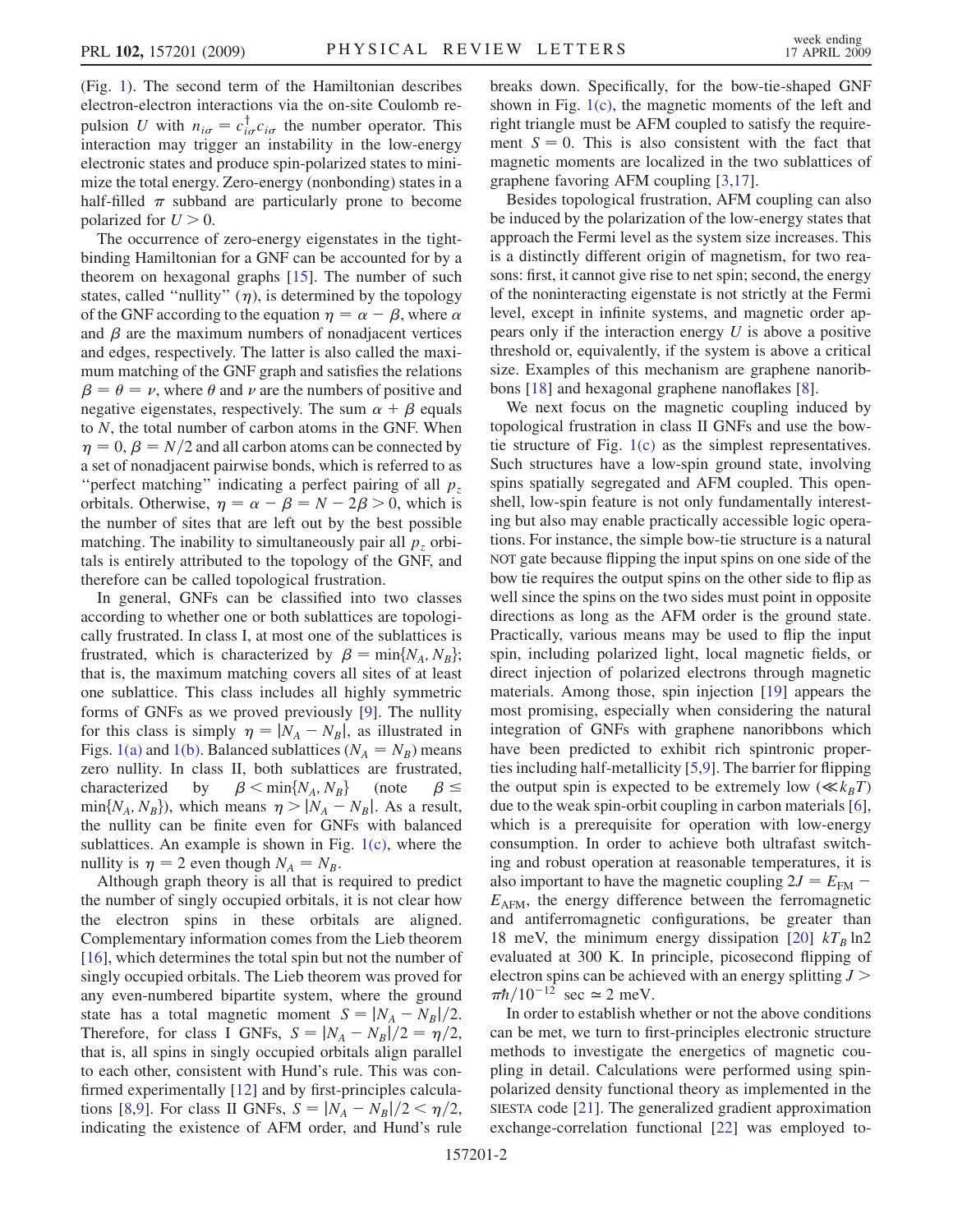gether with a double  $\zeta$  plus polarization basis set, normconserving pseudopotentials [23], and a mesh cutoff of 200 Ry. The different spin configurations were obtained by means of providing appropriate initial guess electron spin densities [24,25]. The electronic structure of a representative bow-tie GNF is shown in Fig. 2. The nullity of the corresponding graph,  $\eta = 4$ , manifests itself as four singly occupied orbitals. Within the spin-polarized formalism, when spin-spatial symmetry breaking is allowed these four states are split, as shown in Fig.  $2(a)$ . The wave functions clearly illustrate the open-shell singlet nature of the system: electrons are AFM coupled but not paired in the sense that they are spatially segregated, in agreement with previous calculations [26] on non-Kekuléan molecules. The spin coupling here is  $2J = 45$  meV, well beyond the above mentioned thermodynamic threshold.

The coupling strength in a bow-tie GNF can be further engineered by optimizing its geometry. To explore possibilities, we calculated bow-tie nanoflakes of different triangle size  $n$  and junction width  $m$  (both measured in units of the graphene lattice constant,  $a_0 = 0.25$  nm) for both symmetric and asymmetric geometries, shown in Fig. 3. In either case, there are  $n - m - 1$  nonbonding states on each triangularly shaped side of the bow-tie GNFs. The calculated coupling magnitude 2J converges quickly with increasing *n* after reaching a maximum value Fig.  $3(a)$ . The leveling off is attributed to the size effect which diminishes the minimum energy splitting. Interestingly, for a specific asymmetric  $m = 2$  configuration, the interaction strengths are as large as  $2J = 180$  meV. In comparison, the AFM coupling of quantum dots [27] and transition metal atoms [28] suffer from weak maximum coupling strength, about 1 and 6 meV, respectively, limiting their operation to very low temperatures. With a coupling of 180 meV, a GNFbased spin gate may operate at room temperature with an



FIG. 2 (color online). (a) The spectrum of singly occupied states of a bow-tie-shaped GNF populated by spin-up  $(1u$  and  $2u$ ) and spin-down (1d and  $2d$ ) electrons. (b) Isodensity surface of the total spin distribution showing opposite spins localized at opposite sides. (c) Wave functions of the four singly occupied states.

error rate of  $p = e^{-2J/kT_B} = 0.001$ , which can be handled by error correction schemes.

To further illustrate the concept of using class II GNFs for spin logic processing, we explore a tri-bow-tie GNF in which the central triangle is connected to three other surrounding triangles through its vertices, as shown in Fig. [4\(a\)](#page-3-0). From graph theory arguments, we expect the number of unpaired spins in the central region D to be  $n_D - m_{AD} - m_{BD} - m_{CD} - 1$ , where  $m_{XY}$  (X, Y =  $A, B, C, D$  are the widths of the junctions; the peripheral triangles accommodate  $n_A - m_{AD} - 1$  unpaired spins. The unpaired spins in the central region now depend on the competition of the spins of all the three peripheral regions: they tend to be AFM coupled to the majority spins of the peripheral regions so that the total energy is lowered. We can therefore assign the total spins of two of those peripheral regions as operands  $A$  and  $B$  and the third as a programming bit  $C$ ; the spin in the central region  $D$  is the output. With the spin-up state representing 1 and the spin-down state 0, the above logic is written as

$$
D = \overline{(A \cap B) \cup (B \cap C) \cup (C \cap A)}
$$
  
= 
$$
\overline{(A \cap B) \cup ((A \cup B) \cap C)}.
$$

If C is 1, the logic reduces to  $D = \overline{A \cup B}$ , a NOR gate; if C is  $0, D = \overline{A \cap B}$ , a NAND gate: these are the two fundamental gates in Boolean logic, from either one of which all other gates can be constructed. Therefore, the above scheme in principle provides an efficient design, with the spin degree of freedom employed to satisfy in the classic regime all digital logic operations.

Undoubtedly, various engineering issues will have to be addressed before the actual operation of such a device. For instance, the design of the device ground state by coupling to peripheral leads, fan-out, and control of unidirectional logic flow are all open issues. Fabrication of the bow-tie structure is another challenge, but recent experiments dem-



FIG. 3 (color online). (a) Dependence of the spin coupling  $2J$ on the GNF bow-tie geometry for (b) symmetric and (c) asymmetric configurations of various triangular sizes  $n$  and junction widths  $m$ . The dashed horizontal line marks the minimum coupling required for room temperature operation.